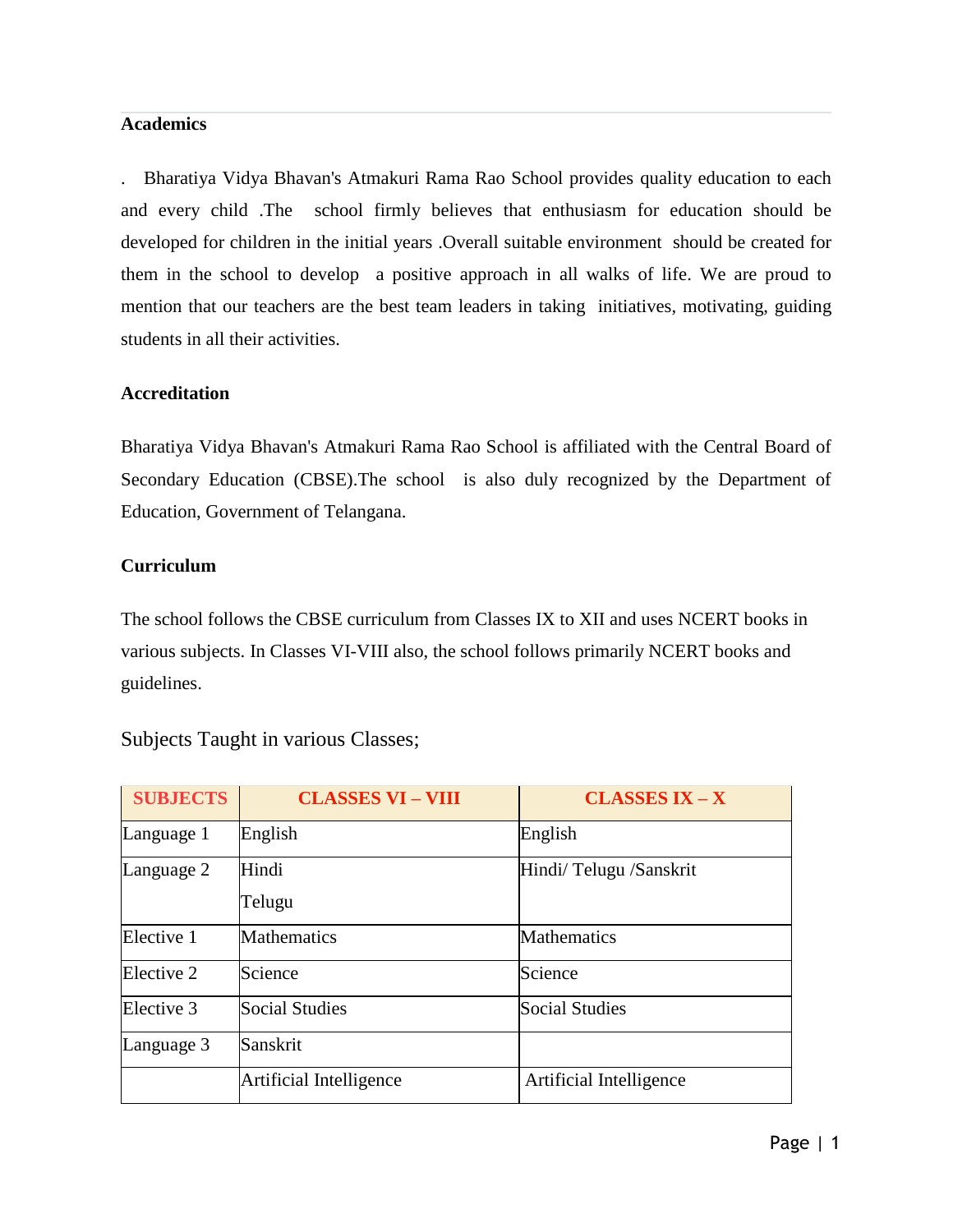| Added    | <b>Work Experience</b>        | <b>Work Experience</b>        |
|----------|-------------------------------|-------------------------------|
| subjects | Physical and Health Education | Physical and Health Education |
|          | <b>Sports</b>                 | <b>Sports</b>                 |
|          | <b>Art Education</b>          | <b>Art Education</b>          |
|          |                               |                               |

# **Commerce at Senior Secondary Level.**

| <b>COMMERCE STREAM</b><br>(With Mathematics) | <b>COMMERCE STREAM</b><br>(Without Mathematics) |
|----------------------------------------------|-------------------------------------------------|
| English <sup>*</sup>                         | English*                                        |
| <b>Mathematics</b>                           | Artificial Intelligence                         |
| <b>Business Studies</b>                      | <b>Business Studies</b>                         |
| Accountancy                                  | Accountancy                                     |
| Economics                                    | Economics                                       |

Note: Work Experience, Art Education, Physical Education and Sports are also compulsory for the students.

------------------------------------------------------------------------------------------------------------------ -

## **PRIMARY CLASSES I TO V**

The curriculum (X Seed programme) focuses on conceptual clarity by relating learning to everyday life, developing thinking and analytical skills. It also aims at nurturing the affective